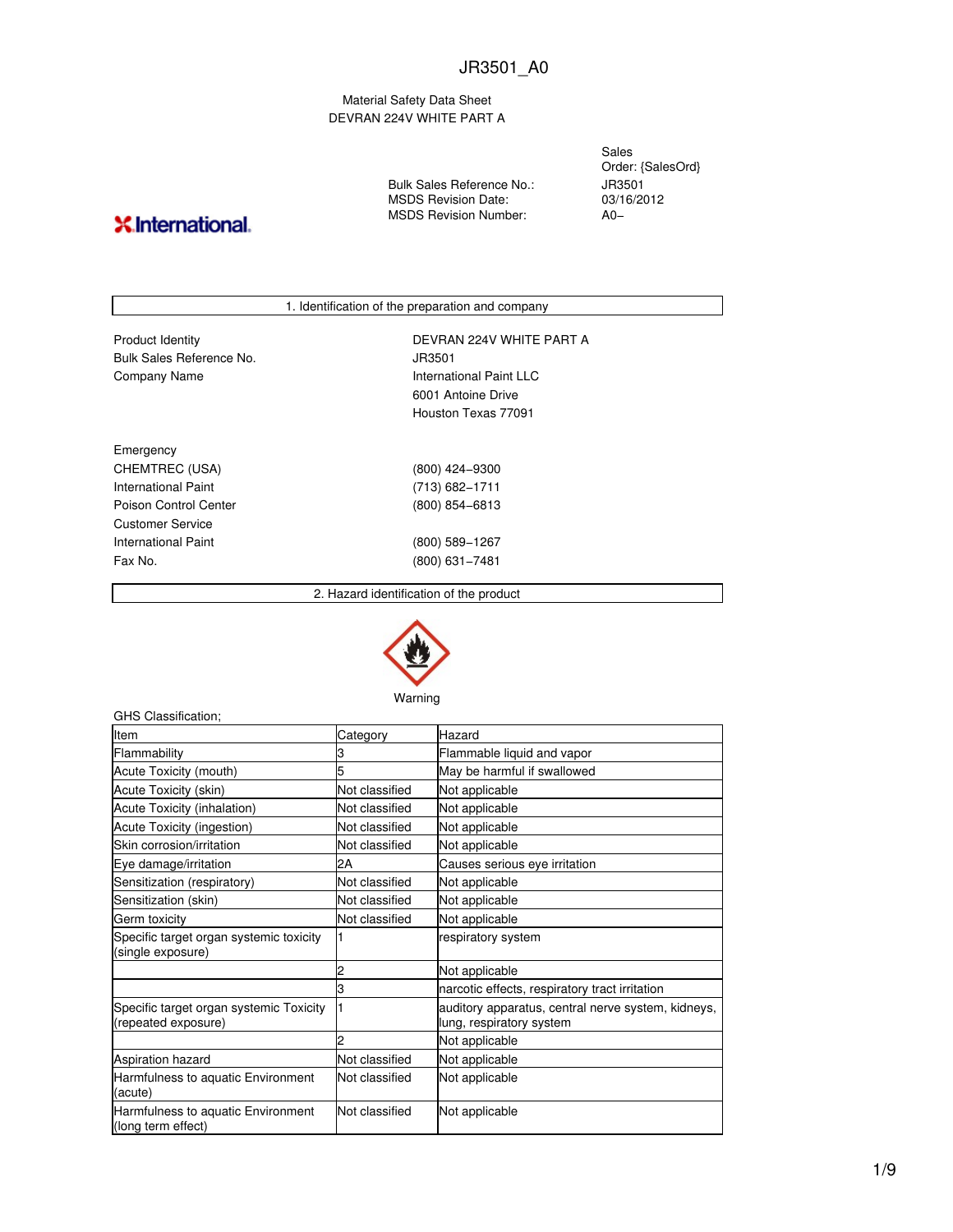| Carcinogenicity              | Not classified | Not applicable |
|------------------------------|----------------|----------------|
| <b>Reproductive Toxicity</b> | Not classified | Not applicable |
| Organic Peroxide             | Not classified | Not applicable |

#### Safety Phrases:

S20: When using do not eat or drink.

S23: Do not breathe vapor/spray.

S24/25: Avoid contact with skin and eyes.

S28: After contact with skin, wash immediately with plenty of soap and water.

S39: Wear eye/face protection.

S45: In case of accident or if you feel unwell, seek medical advice immediately (show the label where possible).

S51: Use only in well−ventilated areas.

| Overview           | NOTICE: Reports have associated repeated and prolonged occupational<br>overexposure to solvents with permanent brain and nervous system damage.<br>Intentional misuse by deliberately concentrating and inhaling the contents may be<br>harmful or fatal. Avoid contact with eyes, skin and clothing.                                                                                                                             |                 |               |        |  |
|--------------------|-----------------------------------------------------------------------------------------------------------------------------------------------------------------------------------------------------------------------------------------------------------------------------------------------------------------------------------------------------------------------------------------------------------------------------------|-----------------|---------------|--------|--|
| Inhalation         | Harmful if inhaled. Causes nose and throat irritation. Vapors may affect the brain or<br>nervous system causing dizziness, headache or nausea.                                                                                                                                                                                                                                                                                    |                 |               |        |  |
| Eyes               | Risk of serious damage to eyes. Do not get in eyes. Protective equipment should be<br>selected to provide protection from exposure to the chemicals listed in Section 3 of<br>this document. Depending on the site–specific condition of use, safety glasses,<br>chemical goggles, and/or head and face protection may be required to prevent<br>contact. The equipment must be thouroughly cleaned, or discarded after each use. |                 |               |        |  |
| <b>Skin</b>        | Causes skin irritation. May be harmful if absorbed through the skin.                                                                                                                                                                                                                                                                                                                                                              |                 |               |        |  |
| Ingestion          | Harmful if swallowed. May cause abdominal pain, nausea, vomiting, diarrhea, or<br>drowsiness.                                                                                                                                                                                                                                                                                                                                     |                 |               |        |  |
| Chronic effects    | Possible cancer hazard. Contains an ingredient which may cause cancer based on<br>animal data (See Section 2 and Section 15 for each ingredient). Risk of cancer<br>depends on duration and level of exposure.                                                                                                                                                                                                                    |                 |               |        |  |
| <b>HMIS Rating</b> | Health: 3                                                                                                                                                                                                                                                                                                                                                                                                                         | Flammability: 3 | Reactivity: 0 | PPE: X |  |

| 3. Composition/information on ingredients   |                    |              |  |
|---------------------------------------------|--------------------|--------------|--|
| Ingredient                                  | CAS No.            | Percent      |  |
| Butanol                                     | 0000071-36-3       | $1.0 - 10$   |  |
| Benzene, ethyl-                             | $0000100 - 41 - 4$ | $0.10 - 1.0$ |  |
| <b>BUTYL ACETATE</b>                        | 0000540-88-5       | $10 - 25$    |  |
| Silica, amorphous                           | 0007631-86-9       | $1.0 - 10$   |  |
| Titanium dioxide                            | 0013463-67-7       | $10 - 25$    |  |
| Wollastonite (Ca(SiO3))                     | 0013983-17-0       | $1.0 - 10$   |  |
| Talc                                        | 0014807-96-6       | $1.0 - 10$   |  |
| Quartz                                      | 0014808-60-7       | $10 - 25$    |  |
| Aluminum hydroxide                          | $0021645 - 51 - 2$ | $1.0 - 10$   |  |
| Reaction of epichlorohydrin and bisphenol A | 0025085-99-8       | $25 - 50$    |  |

This product contains 13.48 percent Quartz.

 $\Gamma$ 

| 4. First aid measures                                                                                                                                                   |                                                                                                                                                               |  |  |
|-------------------------------------------------------------------------------------------------------------------------------------------------------------------------|---------------------------------------------------------------------------------------------------------------------------------------------------------------|--|--|
| Remove contaminated clothing and shoes. Get medical attention<br>General<br>immediately. Wash clothing before reuse. Thoroughly clean or destroy<br>contaminated shoes. |                                                                                                                                                               |  |  |
| Inhalation                                                                                                                                                              | If inhaled, remove to fresh air. If not breathing, give artificial respiration. If<br>breathing is difficult, give oxygen. Get medical attention immediately. |  |  |
| Eyes                                                                                                                                                                    | In case of contact, immediately flush eyes with plenty of water for at least<br>15 minutes. Get medical attention immediately.                                |  |  |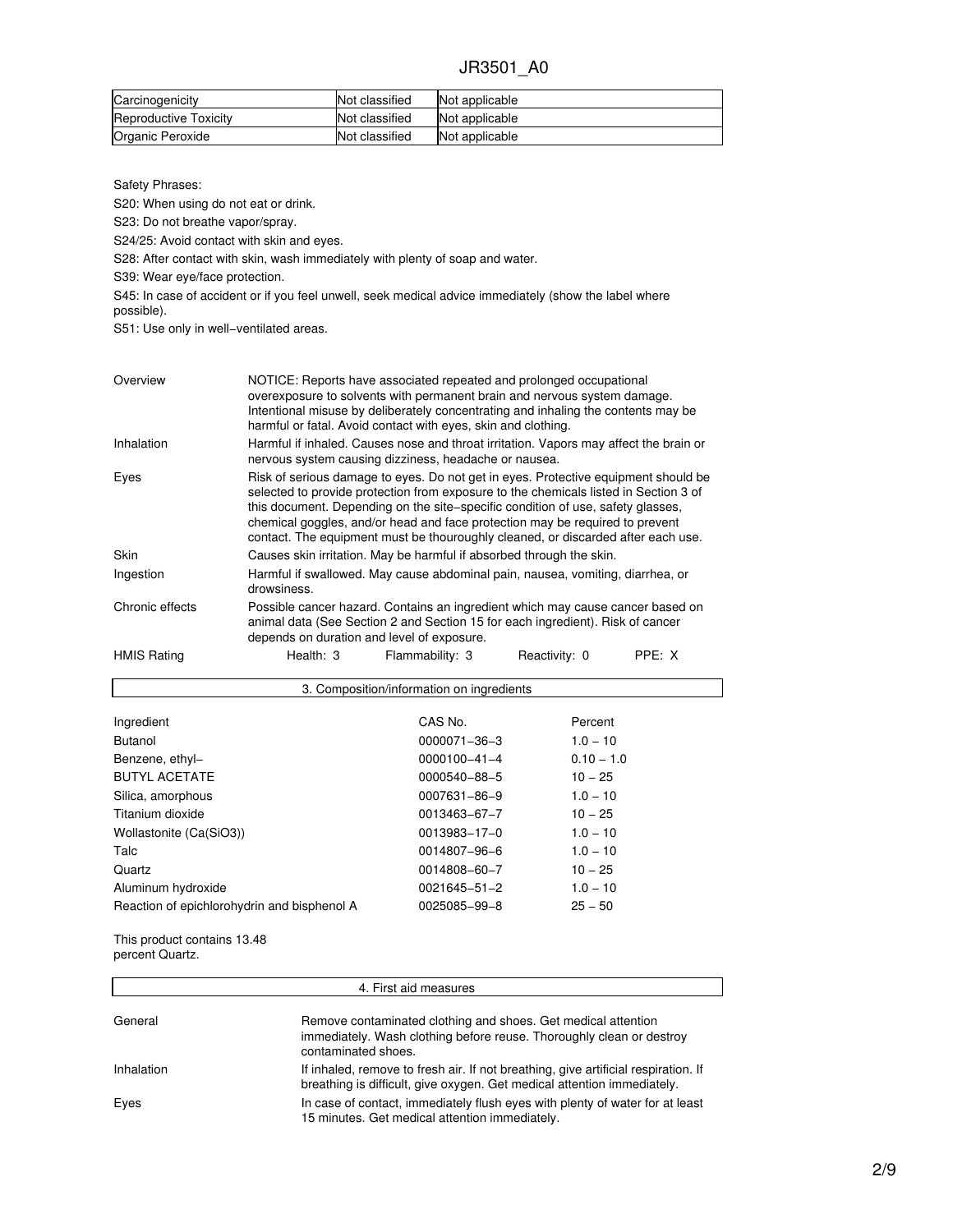| Skin                                                                                                                                                                                                                                                                                                                                                                                                                                                                                                                                                                                       | In case of contact, immediately flush skin with soap and plenty of water. Get<br>medical attention immediately.                                                                                                                                                                                                                                                                                                                                                                                                                                                 |  |  |
|--------------------------------------------------------------------------------------------------------------------------------------------------------------------------------------------------------------------------------------------------------------------------------------------------------------------------------------------------------------------------------------------------------------------------------------------------------------------------------------------------------------------------------------------------------------------------------------------|-----------------------------------------------------------------------------------------------------------------------------------------------------------------------------------------------------------------------------------------------------------------------------------------------------------------------------------------------------------------------------------------------------------------------------------------------------------------------------------------------------------------------------------------------------------------|--|--|
| Ingestion                                                                                                                                                                                                                                                                                                                                                                                                                                                                                                                                                                                  | If swallowed, immediately contact Poison Control Center at<br>1-800-854-6813. DO NOT induce vomiting unless instructed to do so by<br>medical personnel. Never give anything by mouth to an unconscious<br>person.                                                                                                                                                                                                                                                                                                                                              |  |  |
|                                                                                                                                                                                                                                                                                                                                                                                                                                                                                                                                                                                            | 5. Fire-fighting measures                                                                                                                                                                                                                                                                                                                                                                                                                                                                                                                                       |  |  |
| Flash Point                                                                                                                                                                                                                                                                                                                                                                                                                                                                                                                                                                                | F: 85<br>C:29                                                                                                                                                                                                                                                                                                                                                                                                                                                                                                                                                   |  |  |
| Lower Explosive Limit (LEL)<br>ERG Guide No.                                                                                                                                                                                                                                                                                                                                                                                                                                                                                                                                               | 1 (% vol in air) at Normal Atmospheric Temp and Pressure<br>128                                                                                                                                                                                                                                                                                                                                                                                                                                                                                                 |  |  |
|                                                                                                                                                                                                                                                                                                                                                                                                                                                                                                                                                                                            | 6. Accidental release measures                                                                                                                                                                                                                                                                                                                                                                                                                                                                                                                                  |  |  |
| Spill Response<br>Procedures                                                                                                                                                                                                                                                                                                                                                                                                                                                                                                                                                               | ELIMINATE ALL IGNITION SOURCES (no smoking, flares, sparks or flames in<br>immediate area). Use only non-sparking equipment to handle spilled material and<br>absorbent. Do not touch or walk through spilled material. Stop leak if you can do so<br>without risk. Prevent entry into waterways, sewers, basements or confined areas. A<br>vapor suppressing foam may be used to reduce vapors. Absorb or cover with dry<br>earth, sand, or other non–combustible material and transfer to containers. Use<br>non-sparking tools to collect absorbed material. |  |  |
| <b>Public Safety</b>                                                                                                                                                                                                                                                                                                                                                                                                                                                                                                                                                                       | CALL CHEMTREC at (800)-424-9300 for emergency response. Isolate spill or leak<br>area immediately for at least 50 meters (150 feet) in all directions. Keep unauthorized<br>personnel away. Stay upwind. Keep out of low areas. Ventilate closed spaces before<br>entering. LARGE SPILLS: Consider initial downwind evacuation for at least 300<br>meters (1000 feet).                                                                                                                                                                                          |  |  |
| ERG Guide No.                                                                                                                                                                                                                                                                                                                                                                                                                                                                                                                                                                              | 128                                                                                                                                                                                                                                                                                                                                                                                                                                                                                                                                                             |  |  |
|                                                                                                                                                                                                                                                                                                                                                                                                                                                                                                                                                                                            |                                                                                                                                                                                                                                                                                                                                                                                                                                                                                                                                                                 |  |  |
|                                                                                                                                                                                                                                                                                                                                                                                                                                                                                                                                                                                            | 7. Handling and storage                                                                                                                                                                                                                                                                                                                                                                                                                                                                                                                                         |  |  |
| Storage Temperature<br>Store between 40-100F (4-38C).<br>Handling and Storage<br>Keep away from heat, sparks and flame. Do not smoke. Extinguish all<br>Precautions<br>flames and pilot lights, and turn off stoves, heaters, electric motors and other<br>sources of ignition during use and until all vapors are gone. Vapors may<br>cause flash fire or ignite explosively. Prevent build-up of vapors by opening<br>all windows and doors to achieve cross-ventilation. Do not get in eyes, on<br>skin or clothing. Close container after each use. Wash thoroughly after<br>handling. |                                                                                                                                                                                                                                                                                                                                                                                                                                                                                                                                                                 |  |  |
|                                                                                                                                                                                                                                                                                                                                                                                                                                                                                                                                                                                            | 8. Exposure controls and personal protection                                                                                                                                                                                                                                                                                                                                                                                                                                                                                                                    |  |  |
|                                                                                                                                                                                                                                                                                                                                                                                                                                                                                                                                                                                            | Exposure                                                                                                                                                                                                                                                                                                                                                                                                                                                                                                                                                        |  |  |

| CAS No.               | Ingredient                           | <b>Source</b> | Value                                                                           |
|-----------------------|--------------------------------------|---------------|---------------------------------------------------------------------------------|
| 10000071-36-31Butanol |                                      | OSHA          | 100 ppm TWA; 300 mg/m3 TWA50 ppm Ceiling;<br>150 mg/m3 Ceiling                  |
|                       |                                      | <b>ACGIH</b>  | 20 ppm TWA                                                                      |
|                       |                                      | <b>NIOSH</b>  | 50 ppm Ceiling; 150 mg/m3 Ceiling 1400 ppm IDLH<br>(10% LEL)                    |
|                       |                                      | Supplier      | No Established Limit                                                            |
|                       |                                      | OHSA,<br>CAN  | 20 ppm TWA                                                                      |
|                       |                                      | Mexico        | <b>No Established Limit</b>                                                     |
|                       |                                      | Brazil        | <b>No Established Limit</b>                                                     |
|                       | $ 0000100 - 41 - 4 $ Benzene, ethyl- | OSHA          | 100 ppm TWA; 435 mg/m3 TWA125 ppm STEL;<br>545 mg/m3 STEL                       |
|                       |                                      | <b>ACGIH</b>  | 100 ppm TWA125 ppm STEL                                                         |
|                       |                                      | <b>NIOSH</b>  | 100 ppm TWA; 435 mg/m3 TWA125 ppm STEL;<br>545 mg/m3 STEL800 ppm IDLH (10% LEL) |
|                       |                                      | Supplier      | <b>No Established Limit</b>                                                     |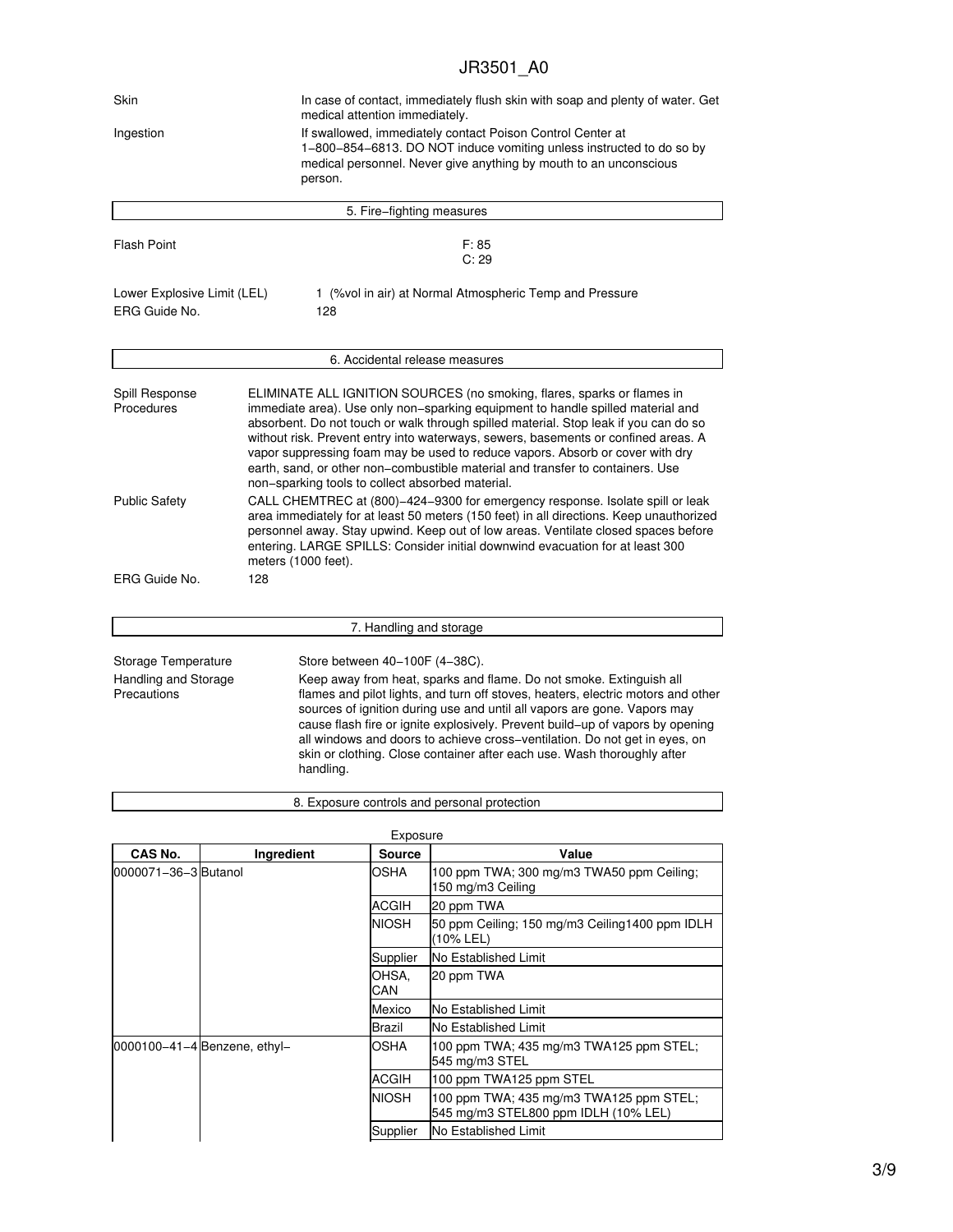|                     |                                      | OHSA.<br>CAN | 100 ppm TWA125 ppm STEL                                                                              |
|---------------------|--------------------------------------|--------------|------------------------------------------------------------------------------------------------------|
|                     |                                      | Mexico       | 100 ppm TWA; 435 mg/m3 TWA125 ppm STEL;<br>545 mg/m3 STEL                                            |
|                     |                                      | Brazil       | 78 ppm TWA; 340 mg/m3 TWA                                                                            |
|                     | 0000540-88-5 BUTYL ACETATE           | OSHA         | 200 ppm TWA; 950 mg/m3 TWA                                                                           |
|                     |                                      | ACGIH        | 200 ppm TWA                                                                                          |
|                     |                                      | NIOSH        | 200 ppm TWA; 950 mg/m3 TWA1500 ppm IDLH<br>(10% LEL)                                                 |
|                     |                                      | Supplier     | No Established Limit                                                                                 |
|                     |                                      | OHSA.<br>CAN | 200 ppm TWA                                                                                          |
|                     |                                      | Mexico       | 200 ppm TWA; 950 mg/m3 TWA250 ppm STEL;<br>1190 mg/m3 STEL                                           |
|                     |                                      | Brazil       | No Established Limit                                                                                 |
|                     | 0007631-86-9 Silica, amorphous       | OSHA         | No Established Limit                                                                                 |
|                     |                                      | <b>ACGIH</b> | No Established Limit                                                                                 |
|                     |                                      | <b>NIOSH</b> | 6 mg/m3 TWA3000 mg/m3 IDLH                                                                           |
|                     |                                      | Supplier     | No Established Limit                                                                                 |
|                     |                                      | OHSA.<br>CAN | No Established Limit                                                                                 |
|                     |                                      | Mexico       | No Established Limit                                                                                 |
|                     |                                      | Brazil       | No Established Limit                                                                                 |
|                     | 0013463-67-7 Titanium dioxide        | OSHA         | 15 mg/m3 TWA (total dust)                                                                            |
|                     |                                      | ACGIH        | 10 mg/m3 TWA                                                                                         |
|                     |                                      | NIOSH        | 5000 mg/m3 IDLH                                                                                      |
|                     |                                      | Supplier     | No Established Limit                                                                                 |
|                     |                                      | OHSA.<br>CAN | 10 mg/m3 TWA (total dust)                                                                            |
|                     |                                      | Mexico       | 10 mg/m3 TWA (as Ti)20 mg/m3 STEL (as Ti)                                                            |
|                     |                                      | Brazil       | No Established Limit                                                                                 |
|                     | 0013983-17-0 Wollastonite (Ca(SiO3)) | OSHA         | No Established Limit                                                                                 |
|                     |                                      | ACGIH        | No Established Limit                                                                                 |
|                     |                                      | <b>NIOSH</b> | <b>No Established Limit</b>                                                                          |
|                     |                                      | Supplier     | <b>No Established Limit</b>                                                                          |
|                     |                                      | OHSA.<br>CAN | No Established Limit                                                                                 |
|                     |                                      | Mexico       | <b>No Established Limit</b>                                                                          |
|                     |                                      | Brazil       | No Established Limit                                                                                 |
| 0014807-96-6 Talc   |                                      | OSHA         | No Established Limit                                                                                 |
|                     |                                      | <b>ACGIH</b> | 2 mg/m3 TWA (particulate matter containing no<br>asbestos and                                        |
|                     |                                      | NIOSH        | 2 mg/m3 TWA (containing no Asbestos and                                                              |
|                     |                                      | Supplier     | No Established Limit                                                                                 |
|                     |                                      | OHSA.<br>CAN | 2 mg/m3 TWA (containing no Asbestos and                                                              |
|                     |                                      | Mexico       | 2 mg/m3 TWA (respirable fraction)                                                                    |
|                     |                                      | Brazil       | No Established Limit                                                                                 |
| 0014808-60-7 Quartz |                                      | OSHA         | No Established Limit                                                                                 |
|                     |                                      | ACGIH        | 0.025 mg/m3 TWA (respirable fraction)                                                                |
|                     |                                      | NIOSH        | 0.05 mg/m3 TWA (respirable dust) 50 mg/m3 IDLH<br>(respirable dust)                                  |
|                     |                                      | Supplier     | No Established Limit                                                                                 |
|                     |                                      | OHSA.<br>CAN | 0.10 mg/m3 TWA (designated substance regulation,<br>respirable) 0.10 mg/m3 TWA (respirable fraction) |
|                     |                                      | Mexico       | 0.1 mg/m3 TWA (respirable fraction)                                                                  |
|                     |                                      | Brazil       | No Established Limit                                                                                 |
|                     |                                      |              |                                                                                                      |
|                     | 0021645-51-2 Aluminum hydroxide      | OSHA         | No Established Limit                                                                                 |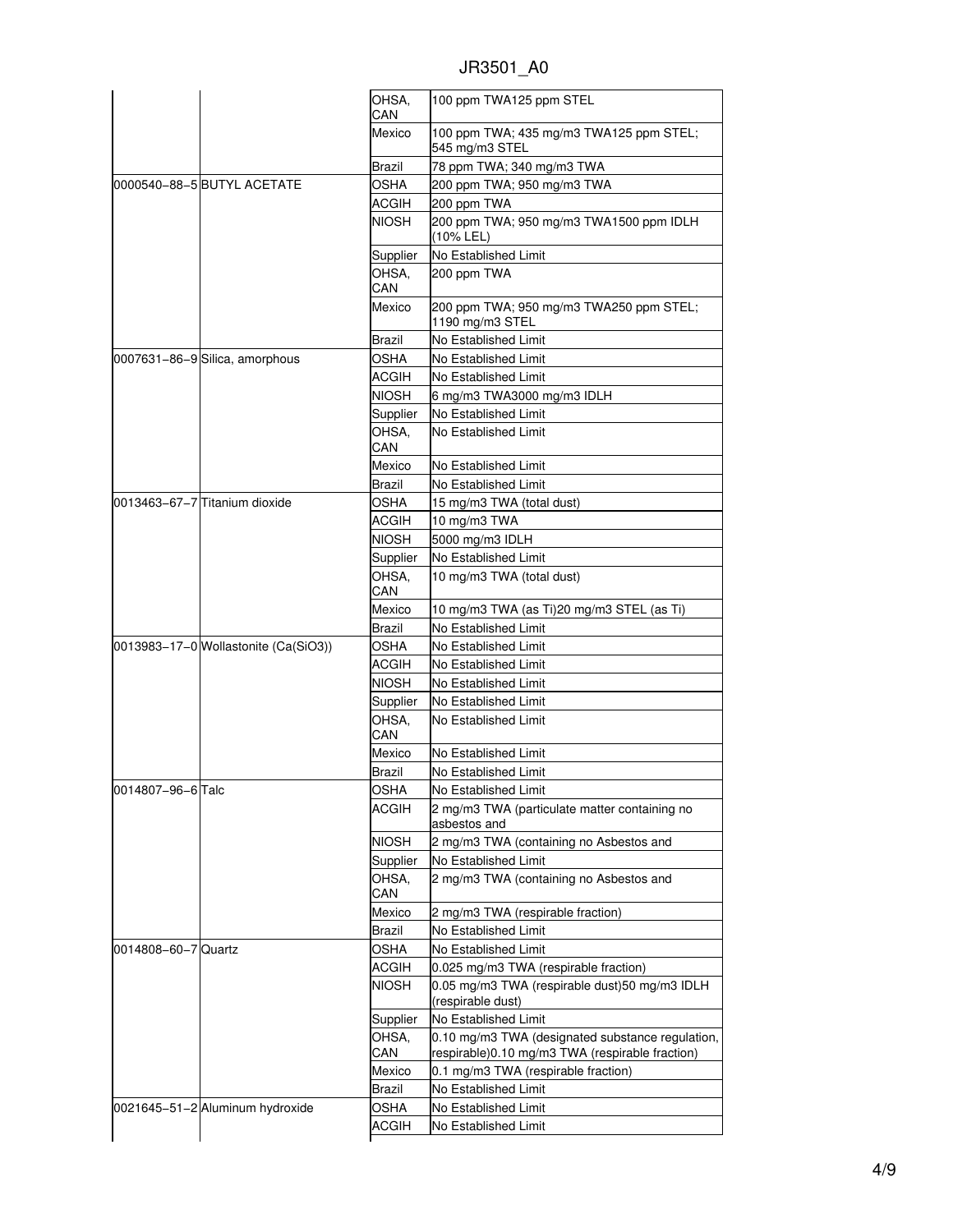|                                          | <b>NIOSH</b> | No Established Limit |
|------------------------------------------|--------------|----------------------|
|                                          | Supplier     | No Established Limit |
|                                          | OHSA.<br>CAN | No Established Limit |
|                                          | Mexico       | No Established Limit |
|                                          | Brazil       | No Established Limit |
| 0025085-99-8 Reaction of epichlorohydrin | <b>OSHA</b>  | No Established Limit |
| and bisphenol A                          | ACGIH        | No Established Limit |
|                                          | <b>NIOSH</b> | No Established Limit |
|                                          | Supplier     | No Established Limit |
|                                          | OHSA.<br>CAN | No Established Limit |
|                                          | Mexico       | No Established Limit |
|                                          | Brazil       | No Established Limit |

### Health Data

| CAS No.              | Ingredient                                                                        | Source       | Value                                                                                                               |
|----------------------|-----------------------------------------------------------------------------------|--------------|---------------------------------------------------------------------------------------------------------------------|
| 0000071-36-3 Butanol |                                                                                   | <b>NIOSH</b> | Eye and mucous membrane irritation CNS<br>depression                                                                |
|                      | $ 0000100 - 41 - 4 $ Benzene, ethyl-                                              | NIOSH        | Eye skin                                                                                                            |
|                      | 0000540-88-5 BUTYL ACETATE                                                        | <b>NIOSH</b> | Eye and throat irritation CNS depression                                                                            |
|                      | 0007631-86-9 Silica, amorphous                                                    | NIOSH        | No Established Limit                                                                                                |
|                      | l0013463-67-7 Titanium dioxide                                                    | INIOSH.      | Lung tumors in animals                                                                                              |
|                      | $[0013983 - 17 - 0]$ Wollastonite (Ca(SiO3))                                      | <b>NIOSH</b> | <b>No Established Limit</b>                                                                                         |
| 0014807-96-6 Talc    |                                                                                   | <b>NIOSH</b> | (containing asbestos); Fibrotic<br>pneumoconiosis; (containing no<br>asbestos); Nonmalignant respiratory<br>effects |
| 0014808-60-7 Quartz  |                                                                                   | <b>NIOSH</b> | Chronic lung disease (silicosis)                                                                                    |
|                      | 0021645-51-2 Aluminum hydroxide                                                   | NIOSH        | No Established Limit                                                                                                |
|                      | 0025085-99-8 Reaction of epichlorohydrin and bisphenol NIOSH No Established Limit |              |                                                                                                                     |

| CAS No.                        | <b>Ingredient</b>                            | <b>Source</b> | Value                                                                  |  |  |
|--------------------------------|----------------------------------------------|---------------|------------------------------------------------------------------------|--|--|
| 0000071-36-3 Butanol           |                                              | <b>OSHA</b>   | Select Carcinogen: No                                                  |  |  |
|                                |                                              | <b>NTP</b>    | Known: No; Suspected: No                                               |  |  |
|                                |                                              | <b>IARC</b>   | Group 1: No; Group 2a: No; Group 2b: No; Group 3: No;<br>Group 4: No;  |  |  |
|                                | 0000100-41-4 Benzene, ethyl-                 | OSHA          | Select Carcinogen: Yes                                                 |  |  |
|                                |                                              | NTP           | Known: No; Suspected: No                                               |  |  |
|                                |                                              | <b>IARC</b>   | Group 1: No; Group 2a: No; Group 2b: Yes; Group 3: No;<br>Group 4: No; |  |  |
|                                | 0000540-88-5 BUTYL ACETATE                   | OSHA          | Select Carcinogen: No                                                  |  |  |
|                                |                                              | <b>NTP</b>    | Known: No; Suspected: No                                               |  |  |
|                                |                                              | <b>IARC</b>   | Group 1: No; Group 2a: No; Group 2b: No; Group 3: No;<br>Group 4: No:  |  |  |
| 0007631-86-9 Silica, amorphous |                                              | OSHA          | Select Carcinogen: No                                                  |  |  |
|                                |                                              | NTP           | Known: No: Suspected: No                                               |  |  |
|                                |                                              | <b>IARC</b>   | Group 1: No; Group 2a: No; Group 2b: No; Group 3: Yes;<br>Group 4: No; |  |  |
|                                | 0013463-67-7 Titanium dioxide                | OSHA          | Select Carcinogen: Yes                                                 |  |  |
|                                |                                              | <b>NTP</b>    | Known: No; Suspected: No                                               |  |  |
|                                |                                              | <b>IARC</b>   | Group 1: No; Group 2a: No; Group 2b: Yes; Group 3: No;<br>Group 4: No: |  |  |
|                                | $ 0013983 - 17 - 0 $ Wollastonite (Ca(SiO3)) | <b>OSHA</b>   | Select Carcinogen: No                                                  |  |  |
|                                |                                              | <b>NTP</b>    | Known: No; Suspected: No                                               |  |  |
|                                |                                              | <b>IARC</b>   | Group 1: No; Group 2a: No; Group 2b: No; Group 3: Yes;<br>Group 4: No; |  |  |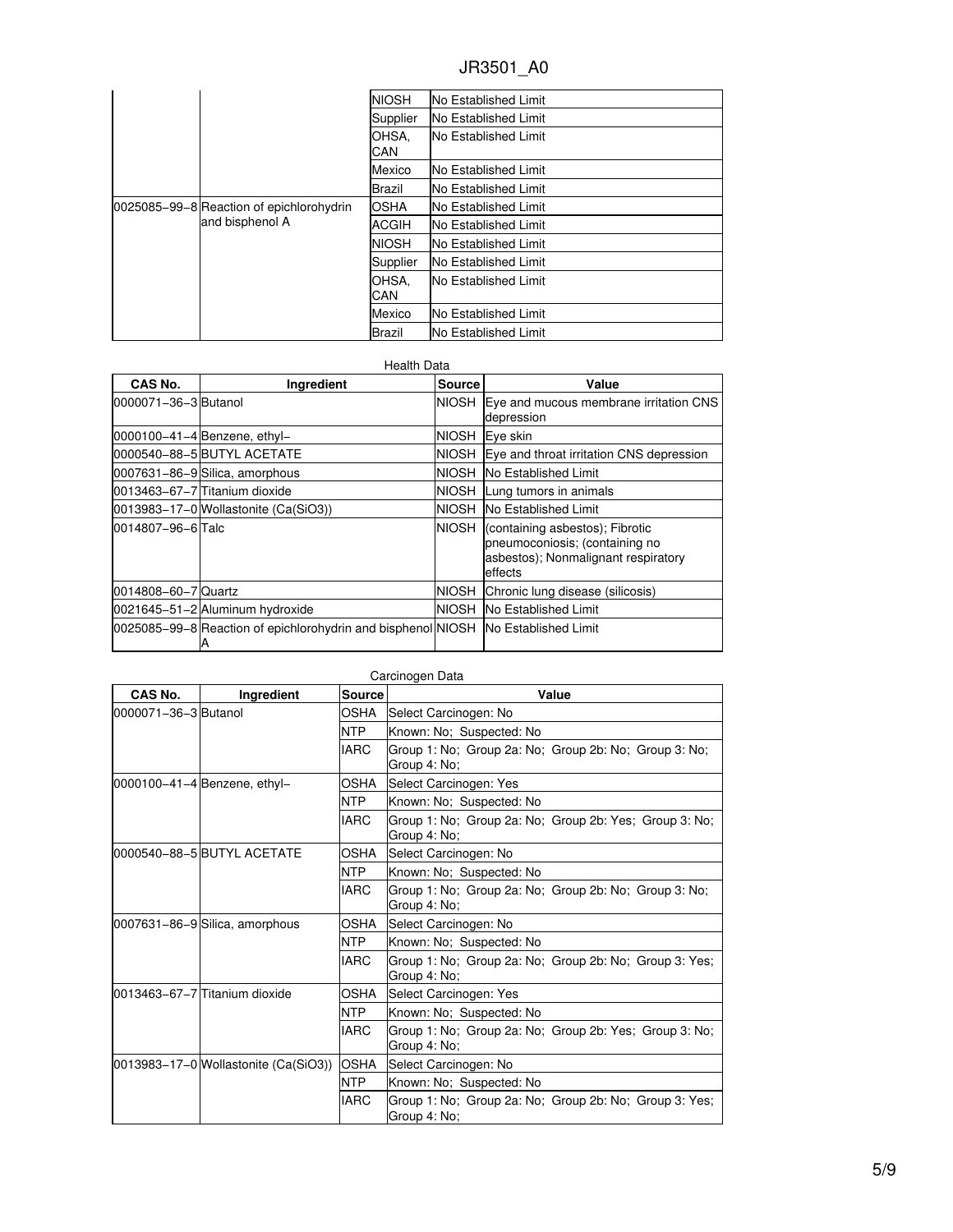| 0014807-96-6 Talc         |                                    | <b>OSHA</b> | Select Carcinogen: No                                                  |  |
|---------------------------|------------------------------------|-------------|------------------------------------------------------------------------|--|
|                           |                                    | <b>NTP</b>  | Known: No: Suspected: No                                               |  |
|                           |                                    | <b>IARC</b> | Group 1: No; Group 2a: No; Group 2b: No; Group 3: Yes;<br>Group 4: No: |  |
| 0014808-60-7 Quartz       |                                    | OSHA        | Select Carcinogen: Yes                                                 |  |
|                           |                                    | <b>NTP</b>  | Known: Yes: Suspected: No                                              |  |
|                           |                                    | IARC        | Group 1: Yes; Group 2a: No; Group 2b: No; Group 3: No;<br>Group 4: No: |  |
|                           | 0021645-51-2 Aluminum hydroxide    | <b>OSHA</b> | Select Carcinogen: No                                                  |  |
|                           |                                    | <b>NTP</b>  | Known: No: Suspected: No                                               |  |
|                           |                                    | <b>IARC</b> | Group 1: No; Group 2a: No; Group 2b: No; Group 3: No;<br>Group 4: No:  |  |
| l0025085-99-8 Reaction of | epichlorohydrin and<br>bisphenol A | OSHA        | Select Carcinogen: No                                                  |  |
|                           |                                    | <b>NTP</b>  | Known: No: Suspected: No                                               |  |
|                           |                                    | IARC        | Group 1: No; Group 2a: No; Group 2b: No; Group 3: No;<br>Group 4: No:  |  |

| Respiratory                 | Select equipment to provide protection from the ingredients listed in Section 3 of this<br>document. Ensure fresh air entry during application and drying. If you experience eye<br>watering, headache or dizziness or if air monitoring demonstrates dust, vapor, or mist<br>levels are above applicable limits, wear an appropriate, properly fitted respirator<br>(NIOSH approved) during and after application. Follow respirator manufacturer's<br>directions for respirator use. FOR USERS OF 3M RESPIRATORY PROTECTION<br>ONLY: For information and assistance on 3M occupational health and safety<br>products, call OH&ESD Technical Service toll free in U.S.A. 1-800-243-4630, in<br>Canada call 1-800-267-4414. Please do not contact these numbers regarding other<br>manufacturer's respiratory protection products. 3M does not endorse the accuracy of<br>the information contained in this Material Safety Data Sheet. |
|-----------------------------|-----------------------------------------------------------------------------------------------------------------------------------------------------------------------------------------------------------------------------------------------------------------------------------------------------------------------------------------------------------------------------------------------------------------------------------------------------------------------------------------------------------------------------------------------------------------------------------------------------------------------------------------------------------------------------------------------------------------------------------------------------------------------------------------------------------------------------------------------------------------------------------------------------------------------------------------|
| Eyes                        | Do not get in eyes. Protective equipment should be selected to provide protection<br>from exposure to the chemicals listed in Section 3 of this document. Depending on<br>the site–specific condition of use, safety glasses, chemical goggles, and/or head and<br>face protection may be required to prevent contact. The equipment must be<br>thouroughly cleaned, or discarded after each use. Protective equipment should be<br>selected to provide protection from exposure to the chemicals listed in Section 3 of<br>this document. Depending on the site–specific conditions of use, safety glasses,<br>chemical goggles, and/or head and face protection may be required to prevent<br>contact. The equipment must be thoroughly cleaned, or discarded after each use.                                                                                                                                                         |
| Skin                        | Protective equipment should be selected to provide protection from exposure to the<br>chemicals listed in Section 3 of this document. Depending on the site-specific<br>conditions of use, protective gloves, apron, boots, head and face protection may be<br>required to prevent contact. The equipment must be thoroughly cleaned, or discarded<br>after each use.                                                                                                                                                                                                                                                                                                                                                                                                                                                                                                                                                                   |
| <b>Engineering Controls</b> | Prevent build–up of vapors by opening all windows and doors to achieve<br>cross-ventilation.                                                                                                                                                                                                                                                                                                                                                                                                                                                                                                                                                                                                                                                                                                                                                                                                                                            |
| <b>Other Work Practices</b> | Emergency eye wash fountains and safety showers should be available in the<br>immediate vicinity of any potential exposure. Use good personal hygiene practices.<br>Wash hands before eating, drinking, using toilet facilities, etc. Promptly remove soiled<br>clothing and wash clothing thoroughly before reuse. Shower after work using plenty of<br>soap and water.                                                                                                                                                                                                                                                                                                                                                                                                                                                                                                                                                                |

| 9. Physical and chemical properties |                                                                            |  |  |  |
|-------------------------------------|----------------------------------------------------------------------------|--|--|--|
| <b>Physical State</b>               | Liquid Coloured                                                            |  |  |  |
| pH                                  | No Established Limit                                                       |  |  |  |
| <b>Specific Gravity</b>             | 1.57                                                                       |  |  |  |
| <b>Boiling Point F</b>              | 208                                                                        |  |  |  |
| Vapor Density                       | Heavier than air                                                           |  |  |  |
| VOC %                               | Refer to the Technical Data Sheet or label where information is available. |  |  |  |
| <b>Evaporation Rate</b>             | Slower than ether                                                          |  |  |  |
|                                     | 10. Stability and reactivity                                               |  |  |  |

General This product is stable and hazardous polymerization will not occur. Not sensitive to mechanical impact. Excessive heat and fumes generation can occur if improperly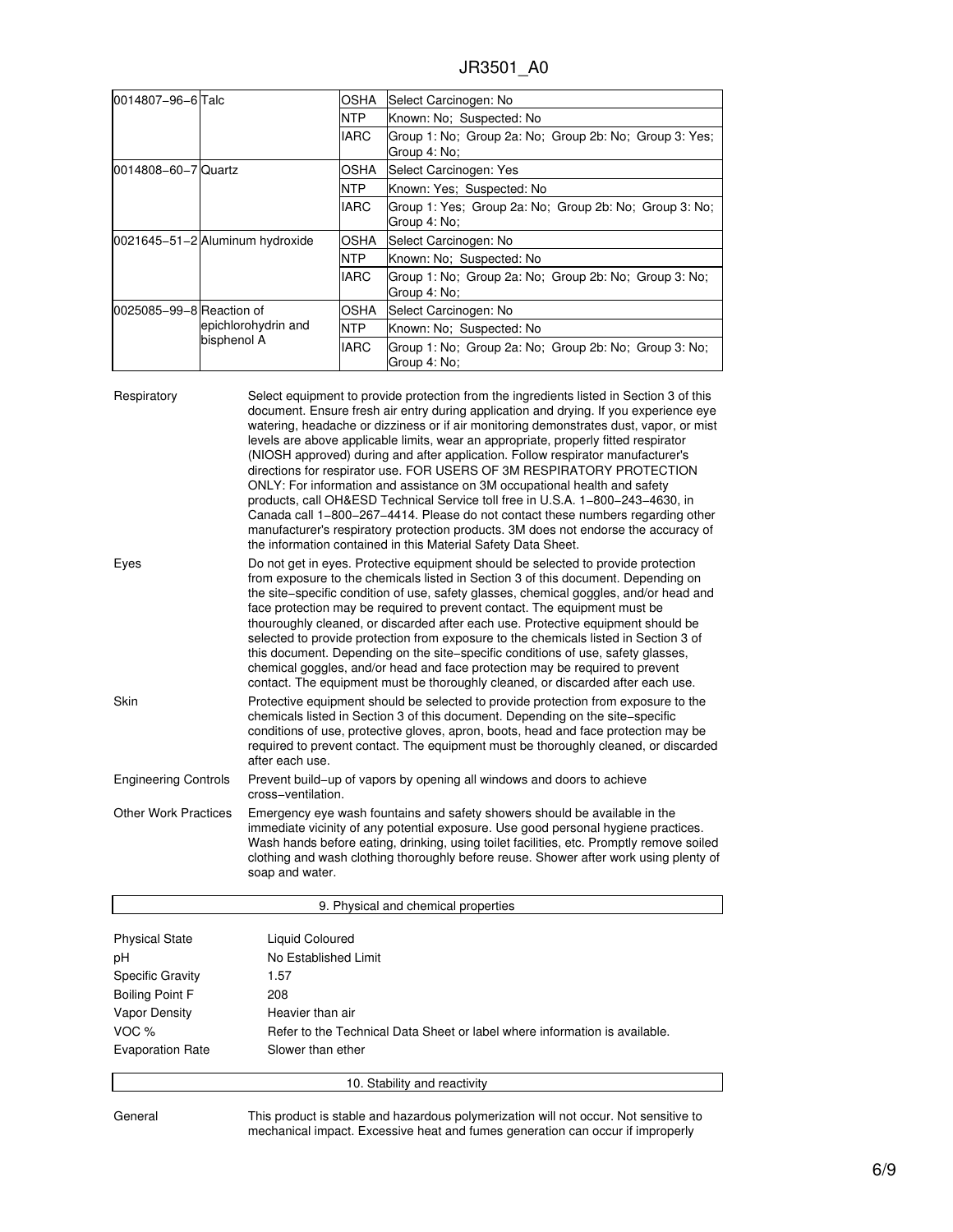### handled.

Incompatible Materials Strong oxidizing agents. Hazardous

Decompostion

May produce hazardous fumes when heated to decomposition as in welding. Fumes may produce Carbon Dioxide and Carbon Monoxide.

| 11. Toxicological information                                         |                                     |                                     |                                              |  |  |
|-----------------------------------------------------------------------|-------------------------------------|-------------------------------------|----------------------------------------------|--|--|
| Ingredient                                                            | Oral LD50,<br>mg/kg                 | Skin LD50,<br>mg/kg                 | <b>Inhalation</b><br>Vapor LD50,<br>mg/L/4hr |  |  |
| Butanol $- (0000071 - 36 - 3)$                                        | 790.00, Rat -<br>Category: 4        | 3,400.00, Rabbit<br>$-$ Category: 5 | 17.70, Rat $-$<br>Category: 4                |  |  |
| Benzene, $ethyl- - (0000100-41-4)$                                    | $3,500.00$ , Rat $-$<br>Category: 5 | 15,354.00, Rabbit<br>- Category: NA | 17.20, Rat $-$<br>Category: 4                |  |  |
| BUTYL ACETATE - (0000540-88-5)                                        | $4,100.00$ , Rat $-$<br>Category: 5 | 2,000.00, Rabbit<br>$-$ Category: 4 |                                              |  |  |
| Silica, amorphous - (0007631-86-9)                                    | $5,000.00$ , Rat $-$<br>Category: 5 | 2,000.00, Rabbit<br>$-$ Category: 4 |                                              |  |  |
| Titanium dioxide - (0013463-67-7)                                     | 10,000.00, Rat $-$<br>Category: NA  | 10,000.00, Rabbit<br>- Category: NA | 6,082.00, Rat $-$<br>Category: NA            |  |  |
| Wollastonite (Ca(SiO3)) - (0013983-17-0)                              |                                     |                                     |                                              |  |  |
| Talc - (0014807-96-6)                                                 |                                     |                                     |                                              |  |  |
| Quartz - $(0014808 - 60 - 7)$                                         | 500.00, Rat $-$<br>Category: 4      |                                     |                                              |  |  |
| Aluminum hydroxide - $(0021645-51-2)$                                 | $5,000.00$ , Rat $-$<br>Category: 5 |                                     |                                              |  |  |
| Reaction of epichlorohydrin and bisphenol A -<br>$(0025085 - 99 - 8)$ |                                     |                                     |                                              |  |  |

General NOTICE: Reports have associated repeated and prolonged occupational overexposure to solvents with permanent brain and nervous system damage. Intentional misuse by deliberately concentrating and inhaling the contents may be harmful or fatal. No additional information provided for this product. See Sections 8 and 11 for chemical specific data.

#### 12. Ecological information

No additional information provided for this product. See Sections 8 and 11 for chemical specific data.

### 13. Disposal considerations

Dispose of in accordance with local, state and federal regulations. (Also reference RCRA information in Section 15 if listed).

| 14. Transport information   |                                       |                                     |                                         |  |  |  |  |
|-----------------------------|---------------------------------------|-------------------------------------|-----------------------------------------|--|--|--|--|
|                             | DOT (Domestic Surface Transportation) |                                     | IMO / IMDG (Ocean Transportation)       |  |  |  |  |
| DOT Proper Shipping<br>Name | <b>PAINT</b>                          | <b>IMDG Proper Shipping</b><br>Name | <b>PAINT</b>                            |  |  |  |  |
| <b>DOT Hazard Class</b>     | 3                                     | <b>IMDG Hazard Class</b>            | 3 – Flammable and<br>Combustible liquid |  |  |  |  |
| UN / NA Number              | UN 1263                               | UN / NA Number                      | UN 1263                                 |  |  |  |  |
| DOT Packing Group           | Ш                                     | <b>IMDG Packing Group</b>           | Ш                                       |  |  |  |  |
| CERCLA/DOT RO               | 2156 gal. / 28159 lbs.                | System Reference<br>Code            | 2                                       |  |  |  |  |

#### 15. Regulatory information

Regulatory Overview The regulatory data in Section 15 is not intended to be all−inclusive, only selected regulations are represented. All ingredients of this product are listed on the TSCA (Toxic Substance Control Act) Inventory or are not required to be listed on the TSCA Inventory.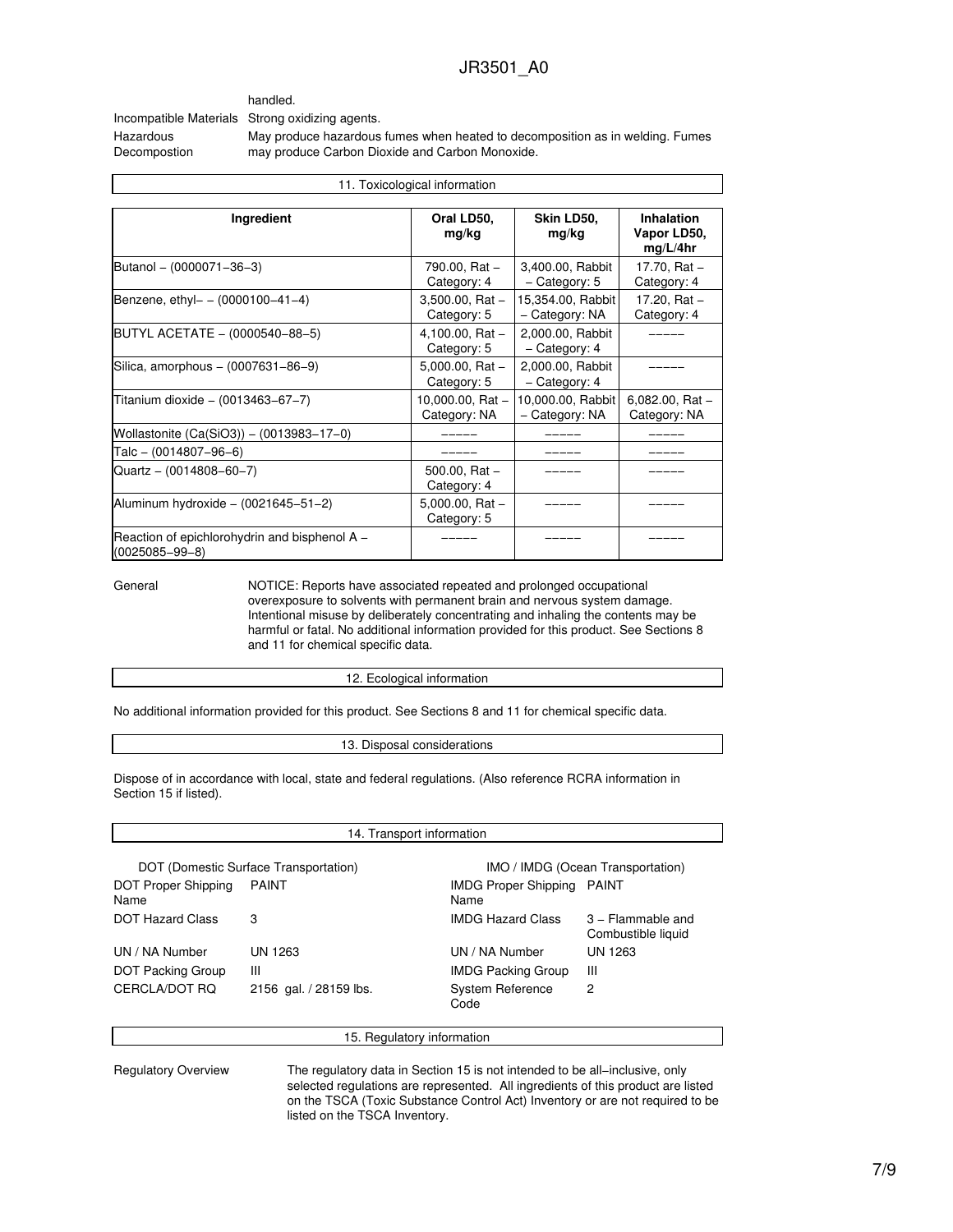WHMIS Classification B2:D2B DOT Marine Pollutants (10%): (No Product Ingredients Listed) DOT Severe Marine Pollutants (1%): (No Product Ingredients Listed) EPCRA 311/312 Chemicals and RQs (>.1%) : Benzene, ethyl− (1000 lb final RQ; 454 kg final RQ) Butanol (5000 lb final RQ; 2270 kg final RQ) Benzene, 1,2−dimethyl− (1000 lb final RQ; 454 kg final RQ) BUTYL ACETATE (5000 lb final RQ (listed under Butyl acetate); 2270 kg final RQ (listed under Butyl acetate)) Benzene, 1,4−dimethyl− (100 lb final RQ; 45.4 kg final RQ) Xylenes (o−, m−, p− isomers) (100 lb final RQ; 45.4 kg final RQ) EPCRA 302 Extremely Hazardous (>.1%) : (No Product Ingredients Listed) EPCRA 313 Toxic Chemicals (>.1%) : Benzene, ethyl− Butanol Benzene, 1,2−dimethyl− Benzene, 1,4−dimethyl− Xylenes (o−, m−, p− isomers) Mass RTK Substances (>1%) : Butanol **Quartz** Silica, amorphous Talc BUTYL ACETATE Titanium dioxide Mass Extraordinarily Haz Sub (>.01%) : Quartz Penn RTK Substances (>1%) : Butanol **Quartz** Silica, amorphous Talc BUTYL ACETATE Titanium dioxide Penn Special Hazardous Substances (>.01%) : (No Product Ingredients Listed) Rhode Island Hazardous Substances (>.1%) : 2−Butoxyethanol Benzene, ethyl− Butanol **Quartz** Talc BUTYL ACETATE Titanium dioxide Xylenes (o−, m−, p− isomers) RCRA Status: (No Product Ingredients Listed) N.J. RTK Substances (>1%) : Butanol Quartz **Talc** BUTYL ACETATE Titanium dioxide N.J. Special Hazardous Substances (>.01%) :